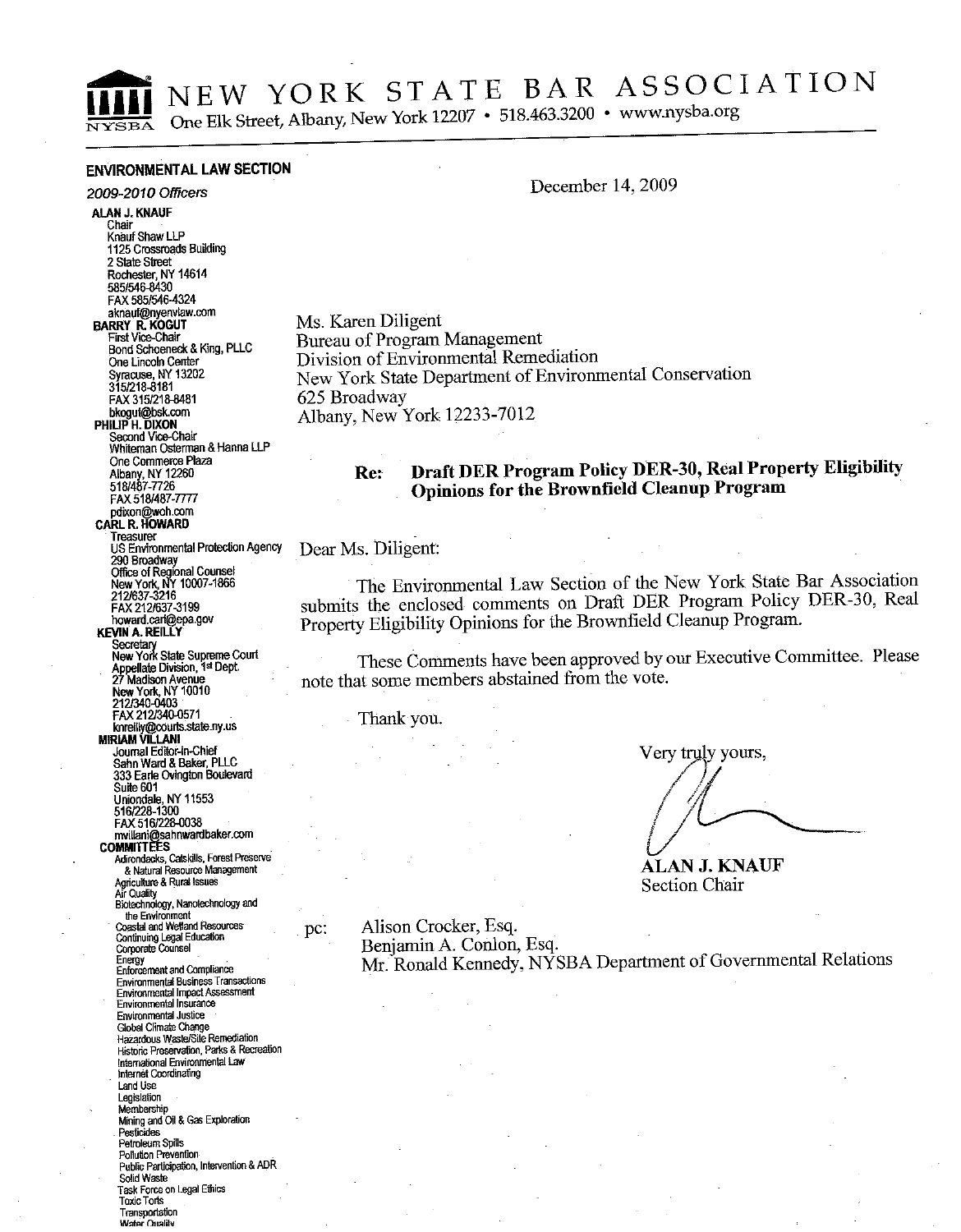## **NEW YORK STATE BAR ASSOCIATION ENVIRONMENTAL LAW SECTION**

# **COMMENTS ON DER-30 REAL PROPERTY ELIGIBILITY OPINIONS FOR THE BROWNFIELD CLEANUP PROGRAM**

The Environmental Law Section of the New York State Bar Association respectfully submits the following comments on the November 4, 2009 draft of DER Program Policy DER-30, Real Property Eligibility Opinions for the Brownfield Cleanup Program (Draft Policy).

The Section commends the New York Department of Environmental Conservation (DEC or the Department) for its willingness to issue early opinions on site eligibility to participate in the Brownfield Cleanup Program (BCP) for sites in Brownfield Opportunity Areas (BOAs) or BOA study areas. As the Draft Policy correctly notes [¶ III], DEC's goal of promoting the revitalization of brownfield sites is facilitated "by providing the certainty and predictability that developers need in making investment decisions."

That goal can be most effectively advanced by a process that is informal, quick, and nonbureaucratic; that does not entail significant transaction costs; and that provides real certainty for the parties involved in the request and the BOA community. However, a number of aspects of the Draft Policy appear to undercut this goal, including the following:

1. The opinion that DEC renders under the Draft Policy is "non-binding" [¶ V.E.(1)] and does not represent a final agency determination.  $[\P$  V.E.(4)]. On the other hand,  $\P$  V.E.(1) provides that "[t]he opinion *can be relied upon* only to the extent…."[emphasis added], suggesting that there are indeed circumstances under which the parties can rely on opinions rendered under the Draft Policy. DEC should clarify the extent, if any, that site owners, developers and the BOA community can actually rely on such opinions.

2. If a DEC opinion under the Draft Policy is neither binding nor a final agency decision, it appears likely that the statutorily-prescribed process for application and DEC decision-making as set forth in ECL §27-1407 must be followed for sites subject to the Draft Policy, even though the very same issues may have been previously considered by the DEC in rendering its informal opinion. DEC should clarify the relationship between the decision-making process under the Draft Policy and under ECL §27-1407. For example, does a positive decision on eligibility create at least a presumption that may be rebutted in the course of the formal application process? If both processes must be followed for sites considered under the Policy, DEC should make every effort to prevent the second, formal decision-making process under ECL §27-1407 from being a time-consuming and redundant "do-over." For example, a public notice and comment period with respect to site eligibility should not have to take place twice for the same project.

3. The time periods required for DEC to render its "informal opinion" under the Draft Policy are, anomalously, longer than the ones prescribed by the Brownfield Cleanup Act for DEC's formal, legally-binding opinions. Under the Draft Policy, DEC is to provide notice to the